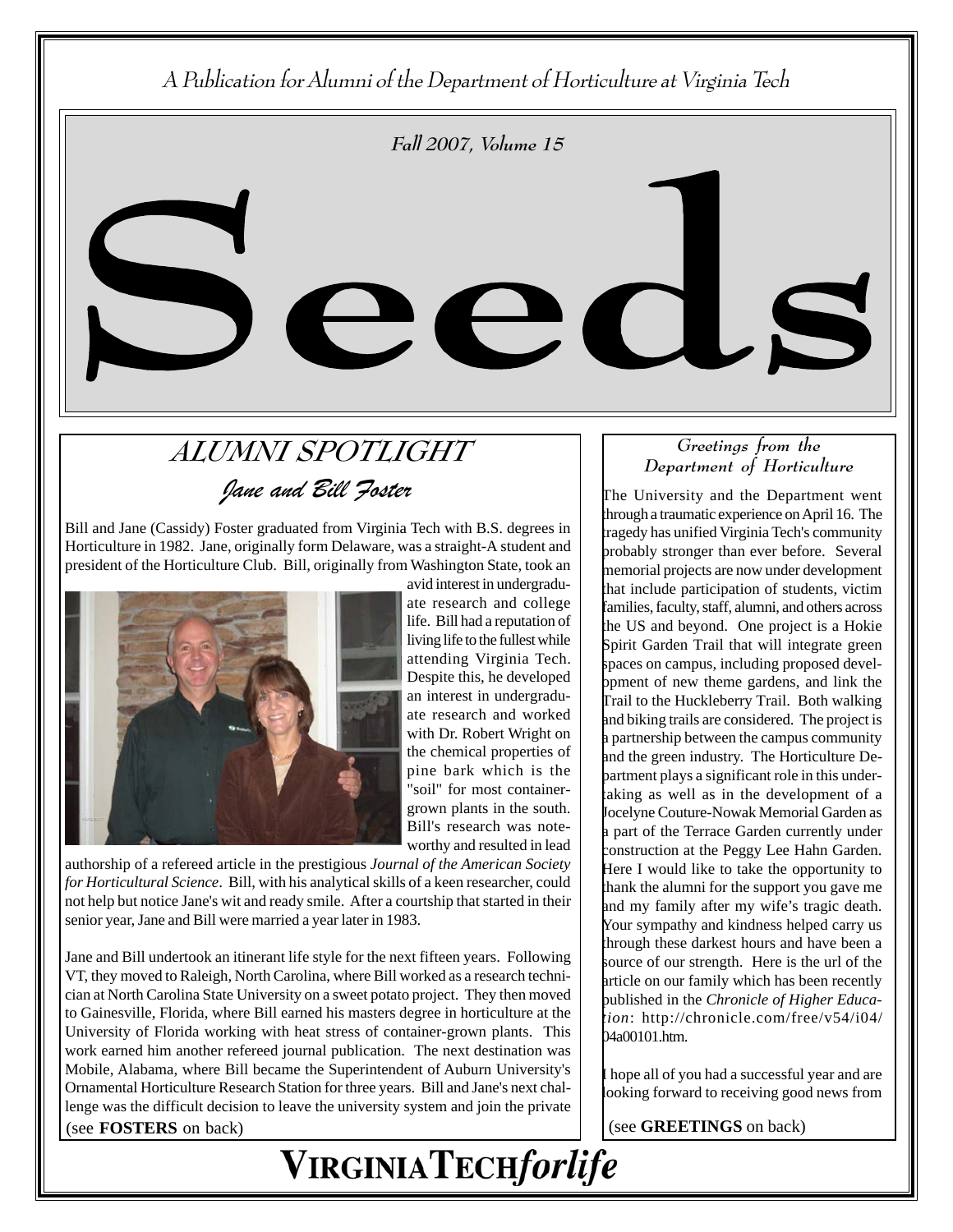### *Donnie Sowers Retires*

Donnie started working in the department while still in high school in 1964. After a couple of years in the Army, he began a four decade career in the department. Donnie's work was primarily in pomology, and he worked with a broad spectrum of programs and



people - Dr. Horsfall (orchard mouse control) and Dr. Mattus (apple maturity and storage, physiological disorders, nutrition, and growth regulators). Donnie then worked for a few years with Drs. Lee, Kushad, and Myers in several areas of pomology. Donnie was a vital asset to Drs. Marini and Barden in their efforts on peach and apple pruning, rootstock evaluation, orchard systems, fruit thinning, and pre-harvest drop

control. Donnie closed out his career with Dr. Harris at the Urban Hort Center on shade tree research. He was always ready to lend a helping hand to anyone who needed it. He contributed greatly to the development of many grad students.

In 2006, Donnie retired and is enjoying life with his wife Linda on their farm in Christiansburg. Among his new interests is the restoration of old cars. Over the years Donnie has been an avid cribbage player, deer hunter, and story teller. We are glad to see him enjoying retirement and wish him the best. His ready smile, hearty laugh, and tall tales are missed by those who worked with him!

## *New Container Substrate Receives Patent* The Horticulture Club continues to be an active student organiza-

A patent has been awarded to Dr. Robert Wright for the development of WoodGro<sup>™</sup>, a new plant growing substrate made from ground pine trees for greenhouse and nursery crops. This is a totally different approach to container substrate production in



that a new material is created for use as a container substrate rather that mining peat (a non-renewable resource) or using a by-product of another industry such as pine bark or coconut coir. Whole loblolly pine logs are coarsely chipped and further ground to produce a substrate designed to meet specific sub-

strate requirements (porosity, water holding capacity, etc.). A wide variety of nursery and greenhouse crops has been shown to grow well in WoodGro™, and these plants have been shown to perform as well in the landscape as those grown in traditional substrates.

## *Where Are They Now? Dr. Bob Lyons*

Dr. Lyons is presently the Program Director for the Longwood Graduate Program in Public Horticulture and Professor of Landscape Horticulture at the University of Delaware. He has taught courses in herbaceous plant materials, their diversity, and use in the landscape while on the faculty of Virginia Tech, North Carolina State University, and the University of Delaware. He co-founded



and became the first Director of the Virginia Tech Horticulture Gardens during his tenure from 1981 to 1998. His teaching awards include the Wine Award for undergraduate teaching at Virginia Tech, the Chadwick Award from the American Nursery and Landscape Association, and the Outstanding Educator Award from the American Society for Horticultural Science. He has been a photographer for

over 25 years and has published widely in homeowner, commercial, and educational publications (print and electronic); he has exhibited and lectured nationally about horticultural photography, and has received awards from the Garden Writers Association of America for both his photography and writings.

## *Horticulture Club*

tion in the Department, whose membership extends across multiple departments. The Club is involved in a range of activities both on- and off-campus. Several fundraisers are undertaken each year to provide revenue for student travel to meetings and



other venues. The signature event each year continues to be the "Plant Sale," spread over several days around spring commencement. Last year's sale was among the most profitable ever. Community service is also an impor-

tant activity for the Club. For the current academic year, the Club will carry on their normal annual activities such as Adopt-a-Highway, but also take on some new assignments, such as a service project at Pandapas Pond for a new garden. The Club is strongly committed to VT-Engage, a new initiative to pledge volunteer service to the community in commemoration of the victims lost in the April 16 campus tragedy.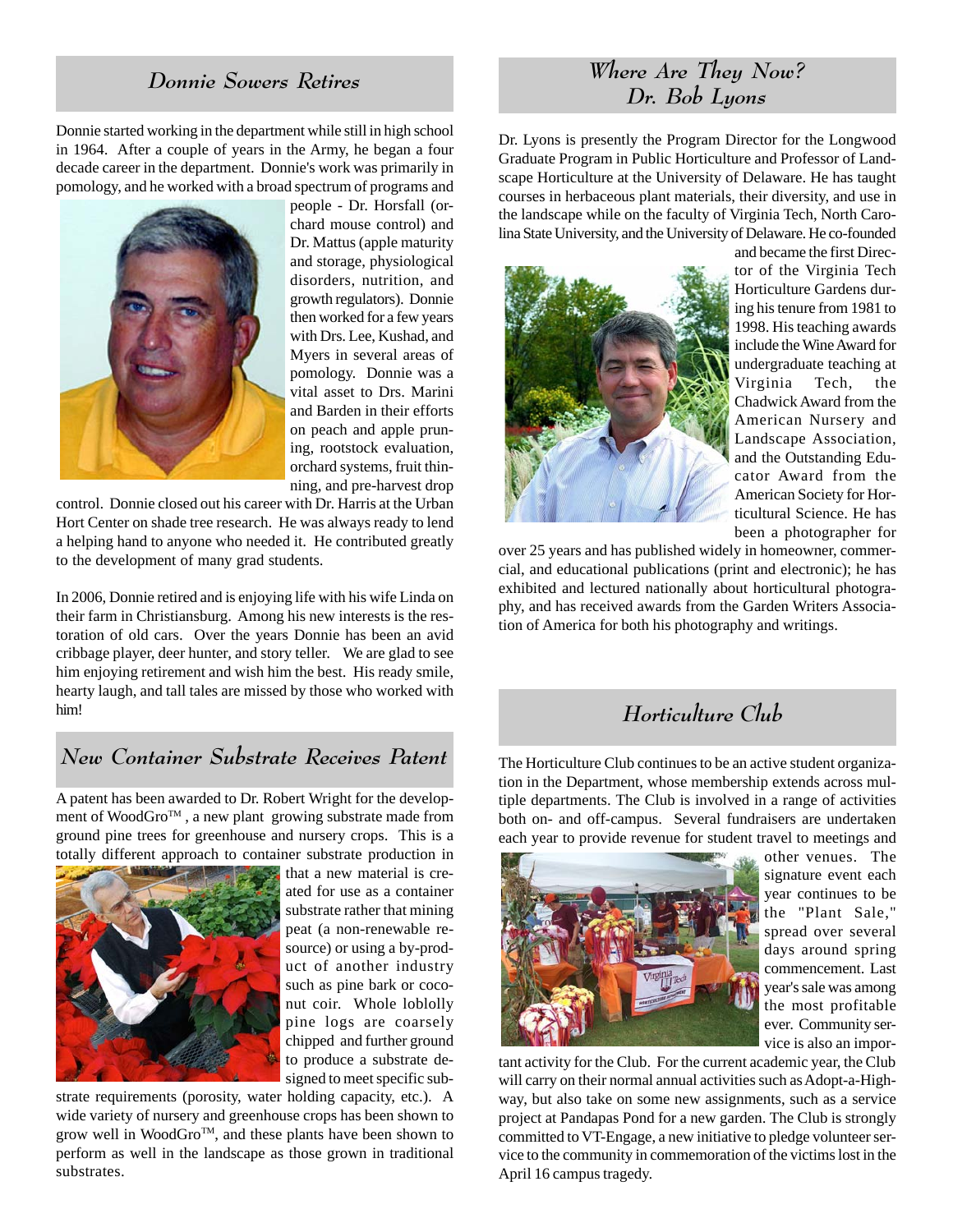# *Alumni News*

#### **2000-2007**

**Jeff S. Mohr** BS '05 is Vice President/COO for Greenshades Landscaping, Inc. He lives in Timonium, MD.

**Melissa Holder Swanson** BS '04 is a designer/estimator with Bramer Brothers Landscaping. She recently started her own landscape design service business called Distinct Designs by Melissa Swanson. She and her husband Joshua (VT '04) live in Louisville, KY.

#### **1990-1999**

**Holly McPhail Tuttle** BS '99 is an Assistant Scientist with BASF. She plans to go Grad School to major in plant pathology. She and her husband Thomas, who works for the *Durham Herald Sun*, live in Durham, NC.

**Christopher D. Williams** BS '98 is an Account Manager/Sales Trainer for Rosen's, Inc. He and his wife Lara live in Hamilton, OH.

**Edward R. Olsen** BS '90 is a Horticulture teacher at Powhatan High School. He started teaching last fall. He and his wife Kristie and their two children, Rob age 10 and Drew age 7, live in Midlothian, VA.

**Chris Wiseman** BS '90 is Senior Manager, IT Audit at Ernst & Young LLP. He and his wife Charlotte, whom he married in 2006, live in Atlanta, GA, where he works as a CPA.

#### **1980-1989**

**Matthew E. Peterschmidt** BS '88 is the Garden & Greenhouse supervisor of the Mount Vernon Ladies Association. He and his wife Kathryn (BS Arch '93; MS Arch '99) and daughter Lilianne, who was born in February 2006, live in Alexandria, VA.

**Henry R. Owen** MS '84, Ph.D. '87 was promoted last year to full Professor of Biological Sciences at Eastern Illinois University. He lives in Charleston, IL.

**David L. Steward** MS '85 is the program head of Horticulture Technology at J. Sargeant Reynolds Community College. He is the owner of Garden Creations, a design/build, garden care business. He and his wife Susan celebrated 25 years of marriage in August 2006. They and their two daughters, Kelsey age 19, and Ryan age 16, live in Richmond, VA.

**John E. Donegan** BS '77, MS '80 was promoted to Florida Sales Manager for Florikan E.S.A. in January 2006. His wife Linda graduated with a BA in Fine Arts from Thomas Edison State College in 2006 and was promoted to Director of the Fine Arts Department at Wellington Christian School. They live in Royal Palm Beach, FL, and their two daughters Erin (23) and Becky (20) are attending college in Florida.

#### **1970-1979**

**Donna Downing Gray** BS '77 is a real estate agent with Aldridge & Southerland. She was the top producing agent in 2006. Donna lives in Farmville, NC.

**Alumni: We would love to hear from you. Please complete the Information Form below. We'll publish your information in next year's issue.**

#### **DEPARTMENT OF HORTICULTURE ALUMNI INFORMATION FORM**

The Virginia Tech Department of Horticulture wishes to have current information on your activities and accomplishments. Please complete this form to let us know where you are and what you're doing.

|        |                    |          |                                                                                             | Degree Year |
|--------|--------------------|----------|---------------------------------------------------------------------------------------------|-------------|
| (Last) | $(Hirst)$ $(M.I.)$ | (Maiden) |                                                                                             |             |
|        |                    | Address  |                                                                                             |             |
|        |                    |          | Position and employer<br><u>Example 2001</u>                                                |             |
|        |                    |          | Spouse's Name                                                                               |             |
|        |                    |          |                                                                                             |             |
|        |                    |          |                                                                                             |             |
|        |                    |          |                                                                                             |             |
|        |                    |          |                                                                                             |             |
|        |                    |          | Return to: Joyce Shelton, Dept. of Horticulture (0327), Virginia Tech, Blacksburg, VA 24061 |             |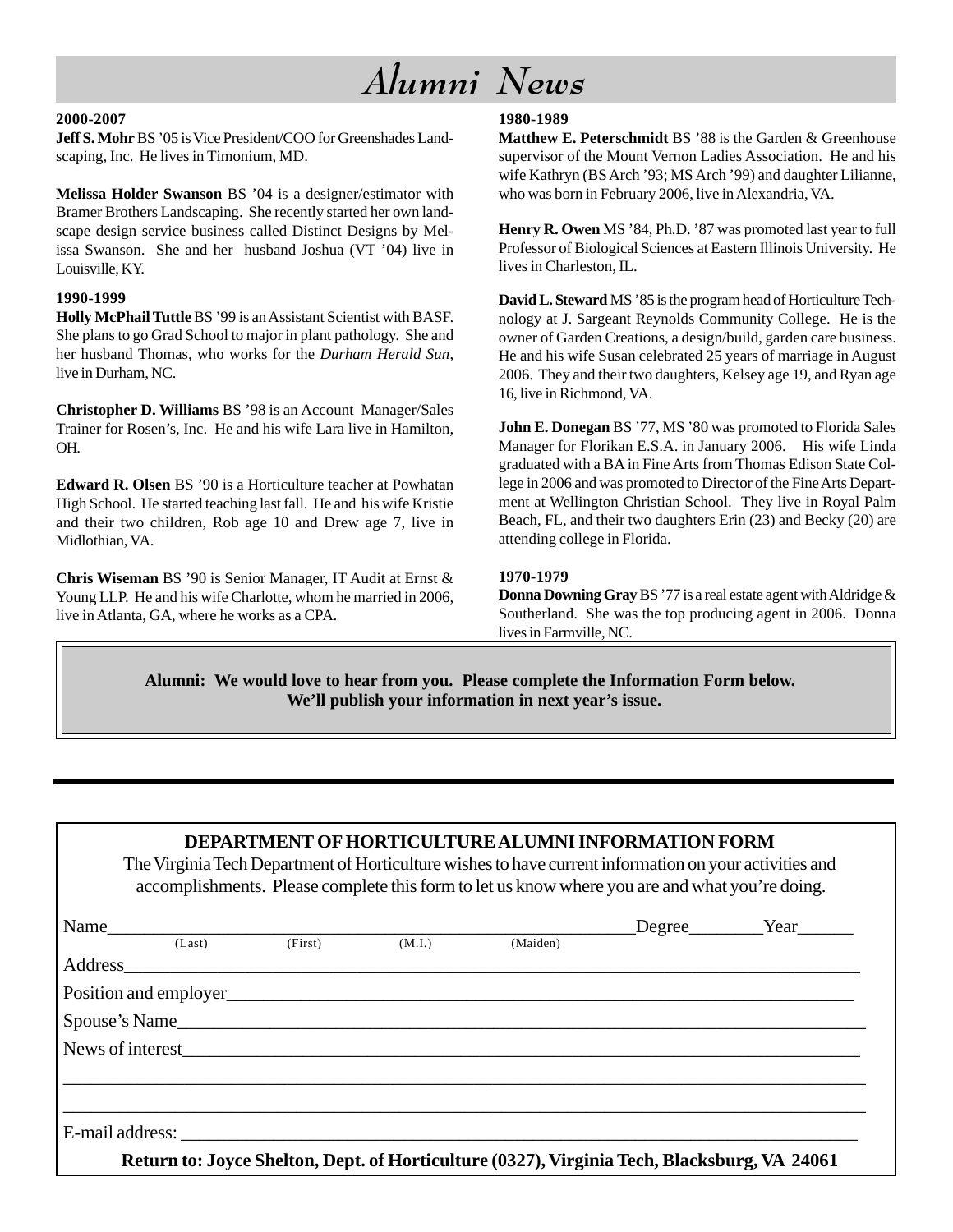## *VT-ENGAGE Horticulture Alumni-Pledge Your Support*

On October 16, 2007, Virginia Tech launched VT-ENGAGE, a combined community and university initiative to honor the victims of April 16, 2007, and their dedication to serving others and to reaffirm the University's commitment to *Ut Prosim* (That I May Serve) by facilitating opportunities for Hokies to participate in community service, service learning, and encourage a spirit of volunteerism. The goal of VT-ENGAGE is 300,000 hours of community service to be performed by students, faculty, and staff by April 16, 2008. The Virginia Tech Alumni Association also is challenging alumni around the world to pledge an additional 300,000 hours of community service to bring the total to 600,000 hours. Individuals are encouraged to sign up for at least 10 hours of service to help reach the 600,000 hour goal. The pledged service can be within your community or through your local alumni chapter. Contacts for your local alumni chapter can be found at www.alumni.vt.edu.

Find out about volunteer opportunities at the VT-ENGAGE website and pledge your service hours online at www.engage.vt.edu.

## *Mexican Tour*

This past May, Barbara Kraft, Spanish instructor from the Horticulture Department, led a group of Horticulture and Agriculture students to study sustainability in agriculture throughout the northern Baja area of Mexico by visiting vegetable, flower, beef, wine, dairy farms, and food production plants. The trip was made possible through a grant which supports the North American



Mobility Project that gives students the opportunity to study in Mexico and Canada. Contrary to the image that one may have of Mexican food production as small outdated farming, the students vis-

ited some of the most modern food production plants in the world. For example, vegetables in Baja California, Mexico, are grown under Israeli designed tents, using Japanese desalination processes for water from the Pacific Ocean. These vegetables are then packaged at 60,000 cases per day and shipped to the northeastern United States. The need for water conservation was also seen in dairy production. The milk barns recycle the water used to clean the dairy parlor and feed lot by washing it into ponds. The methane created in these ponds powers electrical pumps that recycle the water back to the barns. The group also toured The University of Baja California and the University of Guanajuato to give the students a firsthand view of student life in Mexico. The goal of this trip was to encourage students to study abroad.

## *Virginia Tech Urban Horticulture Center*

The Urban Horticulture Center, on Prices Fork Road, about 2 miles from campus, was established in 1989 as a site for research, teaching, and outreach in support of the landscape, nursery, and urban forestry industries. Through the generous support of these industries, the Departments of Horticulture and Forestry, as well as the College of Agriculture and Life Sciences, the site has become a beehive of activity during most months of the year. There is a full-time manager on site that directs the day-to-day activities of up to ten faculty who utilize the facility. In addition, it is the site where numerous graduate students conduct their research. During each year there are also several outreach events where groups



such as Master Gardeners and trade organizations visit the Center to learn firsthand about ongoing research programs. Numerous VT classes also meet there for laboratory exercises, giving them hands-on experiences with various aspects of landscape management and nursery production. Examples of on-going research projects at the center are as follows: transplanting techniques for improved survival of landscape plants, evaluation of new plant introductions, development of new container substrates for nursery production, effects of pruning on strength of landscape trees, and new constructed soils for parking lots and streets that encourage tree root growth under pavement.

## *Brian Jackson Receives Awards*

Brian Jackson, a Ph.D. candidate working with Dr. Robert Wright, received the Graduate Student Teaching Award of Merit for the



College of Agriculture and Life Sciences for the 2006- 2007 academic year. The award was sponsored by the North American Colleges and Teachers of Agriculture. He was the first from the Horticulture Department to ever receive the college's highest teaching honor for graduate students. This past summer Brian also won first place in

the Ph.D. student research competition at the annual Southern Nursery Association Research Conference held in Atlanta, Georgia, and third place in the student research poster competition at the American Society for Horticultural Science Conference held in Scottsdale, Arizona.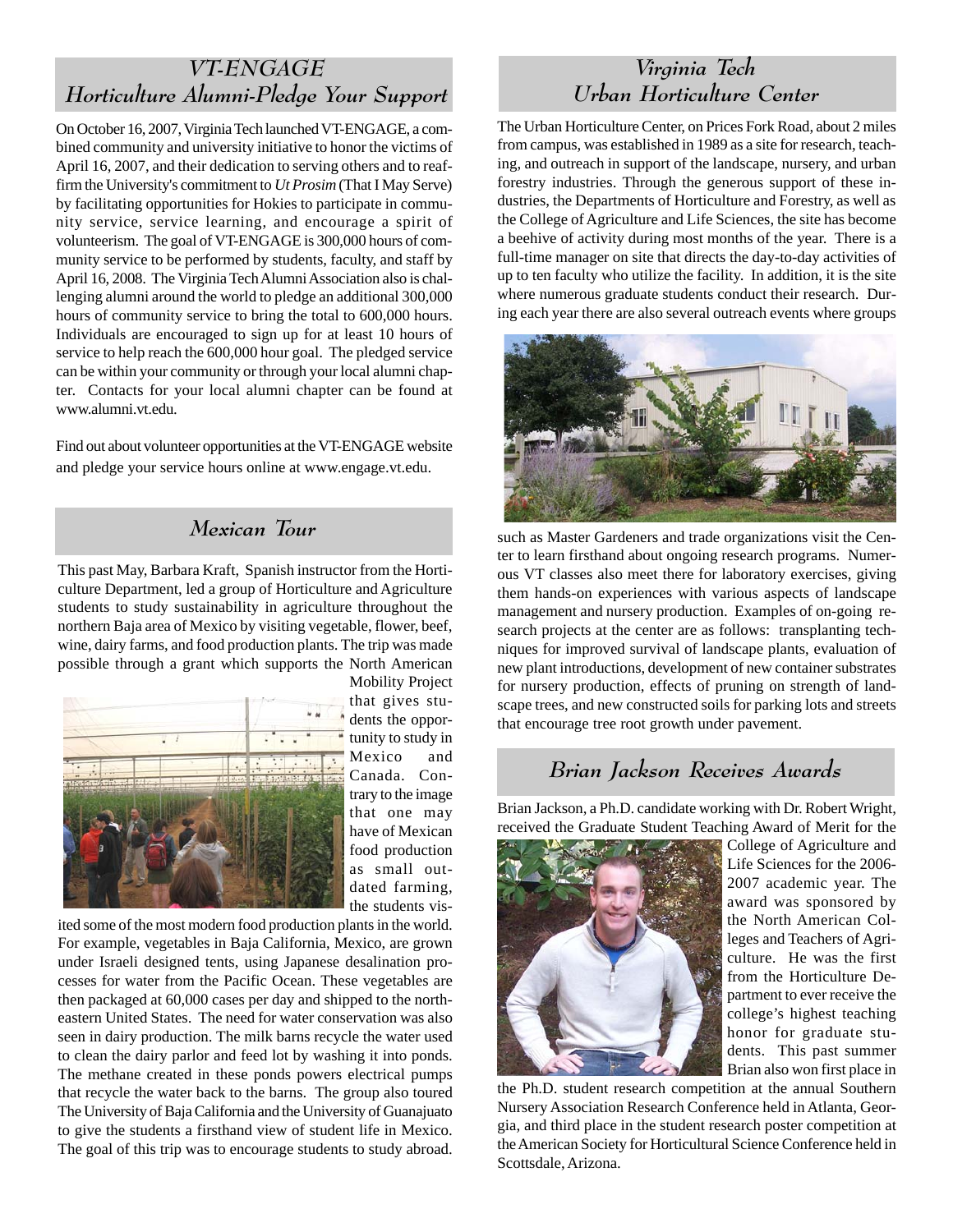## *New Faculty*

#### **Dr. Rumen Conev**

Dr. Rumen Conev received his Ph.D. in 1992 from the Agricultural University, Plovdiv, Bulgaria. He was awarded with a post-doctoral fellowship of the Japanese Science and Technology Agency



(STA) for his *Prunus* breeding project, which he implemented in 1995 at the National Institute of Fruit Tree Science, Tsukuba, Japan. He was also invited as a visiting scholar in Israel at the Institute of Horticulture, Volcani Center, for two consecutive years - 1999 and 2000, and had collaborative projects in numerous countries in Europe, Asia, and America. More recently Dr. Conev was a researcher at the University of Guelph,

Canada. Dr. Conev has over 20 years of experience in horticultural research with an emphasis on plant breeding, evaluation, and introduction of woody plants.

Dr. Conev joined a Virginia horticulture research team in 2005 when he assumed the responsibilities as a Director of Beautiful Gardens™ Plant Introduction Program that focuses on identifying, acquiring, rigorous testing, and promoting novel or underused ornamental germplasm with high commercial potential and wide adaptability. In February 2007 Dr. Conev joined the Department of Horticulture as an Assistant Professor and initiated an ornamental plant breeding program utilizing both classical and contemporary approaches in germplasm improvement. His current efforts are directed at developing mountain laurel germplasm better suited to the South, developing sterile versions of naturally fertile plants to eliminate the hazard of potentially seed-invasive plants, and developing commercial lines of edible ornamental plants.

#### **Dr. Josh Freeman**

Dr. Josh Freeman received a B.S. degree in entomology from Clemson University in 1998 and a Ph.D. in horticultural sciences from the University of Florida in 2007. His previous research was



on pollination of triploid seedless watermelons and integrated management of tomato spotted wilt in fresh market tomato. He began his appointment as an Assistant Professor of Horticulture at Virginia Tech in August 2007. He has both extension and research responsibilities and is located at the East-

ern Shore AREC in Painter. His research interests are in vegetable production systems, water and nutrient management, implementation of alternative vegetable crops, and integrated management of insect and disease pests. His work will focus primarily on vegetable crops important to Virginia including tomato, potato, and fresh market beans. Dr. Freeman and his wife Lindsey are both originally from South Carolina.

#### **Dr. Jeremy Pattison**

Dr. Jeremy A. Pattison received his B.S. degree in biology in 2000 from East Stroudsburg University and later obtained his Ph.D. from Cornell University in 2004. His graduate work investigated the genetics of *Phytophthora* root rot resistance in red raspberries using molecular markers. In November 2004 he was hired as the small fruit research and extension specialist at the Southern Piedmont AREC. This position was made available by a grant procured from the tobacco indemnification commission by the Virginia Small Fruits and Specialty Crops Grower Association. In January 2005, the position was transitioned to a tenure track appointment with the rank of Assistant Professor. Dr. Pattison's research interests include optimizing production practices for increased quality and yield, off-season production and utilization of wild germplasm for gene pool enhancement, and novel gene discovery. The majority of his effort is focused on strawberry; however, research trials have been initiated on wine grapes, brambles, blueberries, and specialty vegetables.

#### **Dr. Rongcai Yuan**

Dr. Rongcai Yuan received his B.S. degree from Jiangxi Agricultural University, P. R. China (1984), his M.S. degree from South China Agricultural University, P. R. China (1987), and his Ph.D. degree from the University of Massachusetts (1998). In April 2005 he became Assistant Professor of Horticulture (tree fruits horticulturist) working at the Alson H. Smith Jr. Agricultural Research and Extension Center, Winchester. His research interests are predictable fruit thinning, prevention of preharvest fruit drop, return bloom, improvement of fruit color development, control of vegetative growth, collection and evaluation of tree fruit crops, and other problems related to tree fruit crop production. Current projects include physiological and molecular studies on chemical thinning and preharvest fruit drop of apples as well as evaluation of cultivars and protected culture in cherries.

#### **Dr. Bingyu Zhao**

Dr. Bingyu Zhao received his B.S. in agronomy in 1994 from Laiyang Agricultural College, his M.S. degree in plant genetics and breeding in 1997 from the Chinese Academy of Agricultural



Sciences, and his Ph. D. in molecular plant pathology from Kansas State University in 2004. Dr. Zhao joined the Department of Horticulture at Virginia Tech as an Assistant Professor in June 2007 after his postdoctoral training at the University of California-Berkeley. Dr. Zhao's research focus is on switchgrass (*Panicum virginicum*), which is considered a

prime candidate for large-scale biomass production for ligno-cellulose, derived bio-energy. He will focus on the improvement of biomass production and plant resistance to abiotic and biotic stresses to secure yield stability and a steady supply of feedstock to biorefinaries.